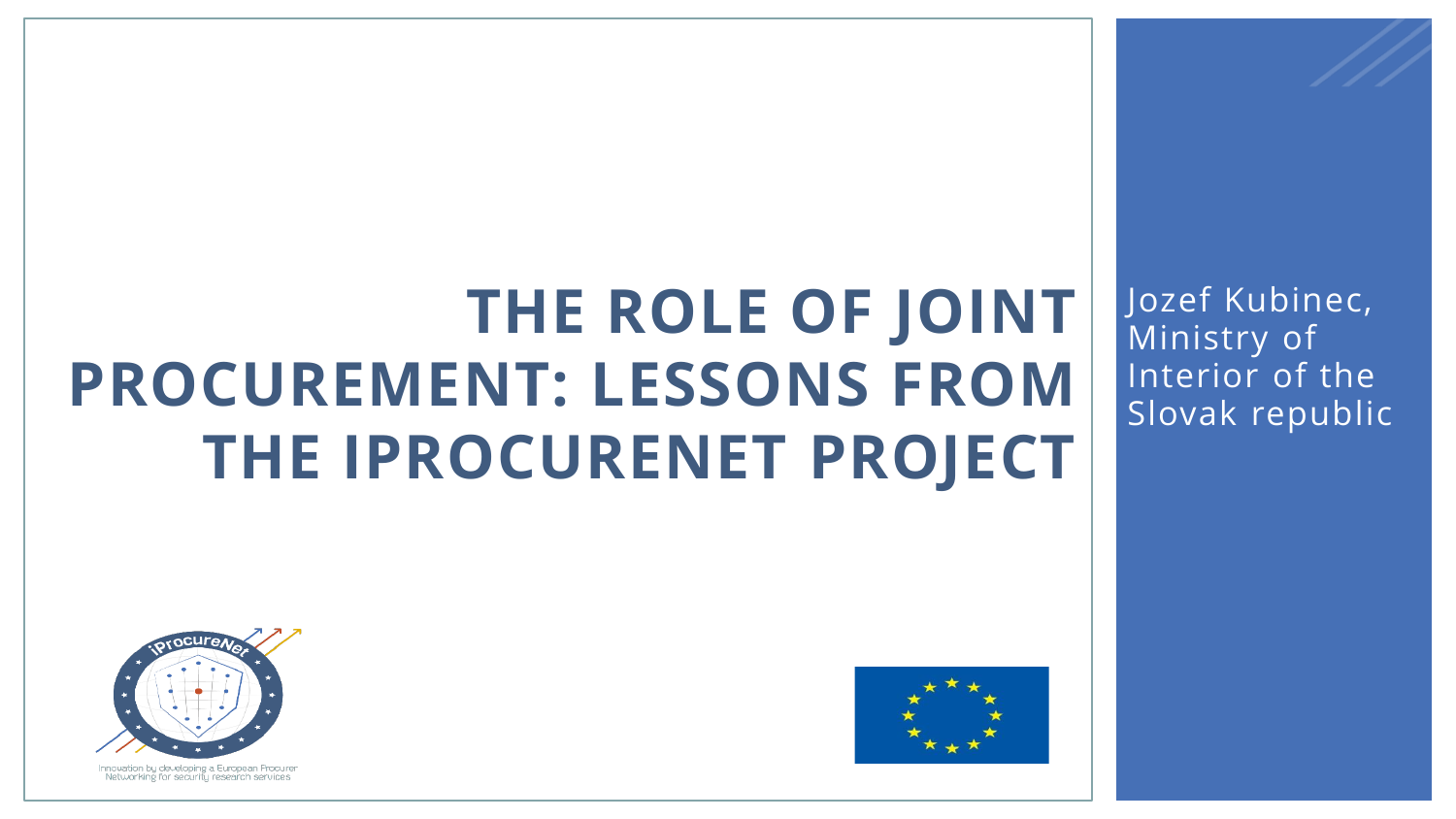#### **THE ONLINE SURVEY**

**The iProcureNet project conducted an online survey** among European public procurers.

**The aim of the survey was to learn more about** existing **joint cross-border public procurement ( JCBPP) initiatives** throughout Europe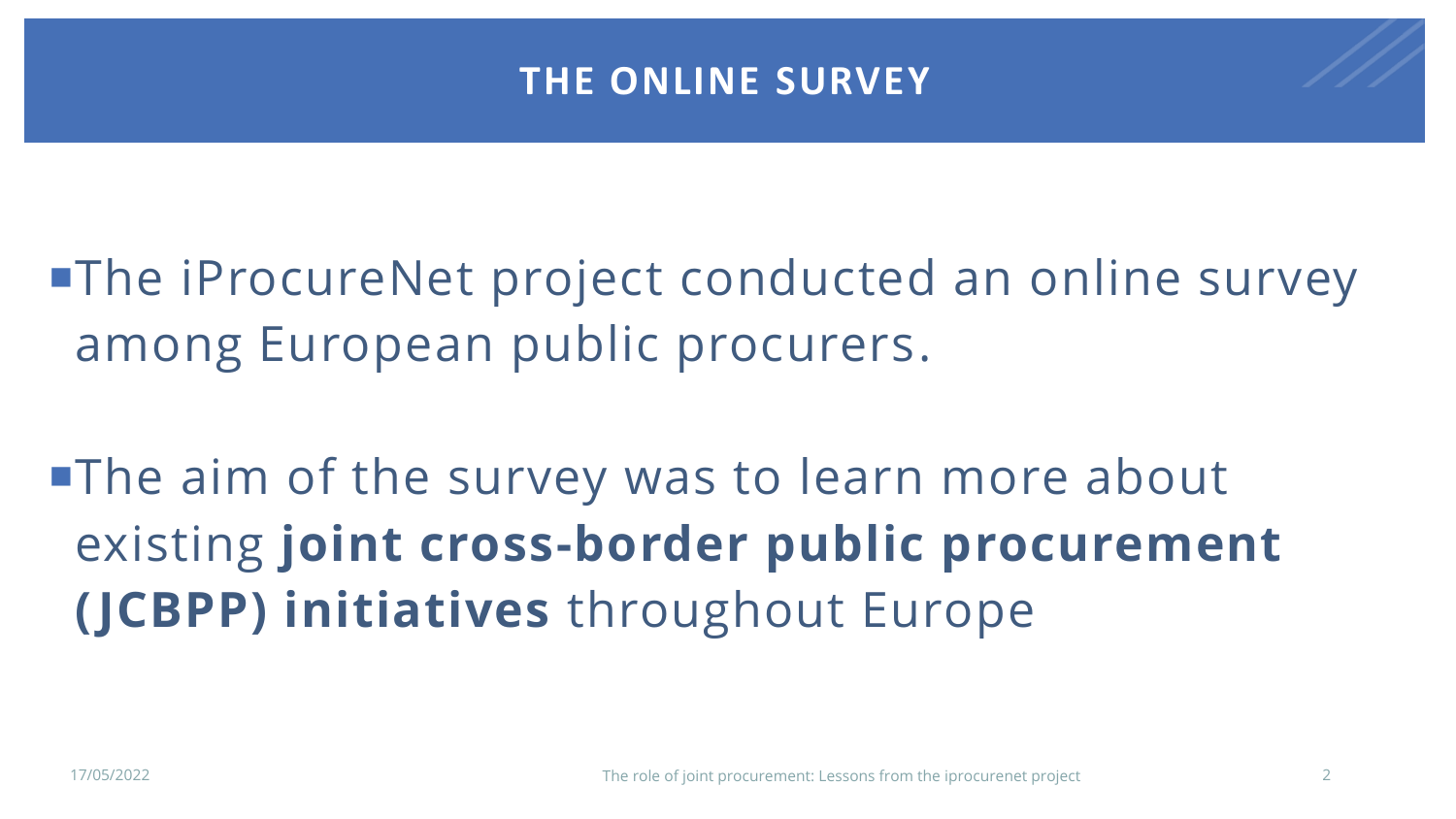#### **RESULT OF THE SURVEY**

### **What we found out?**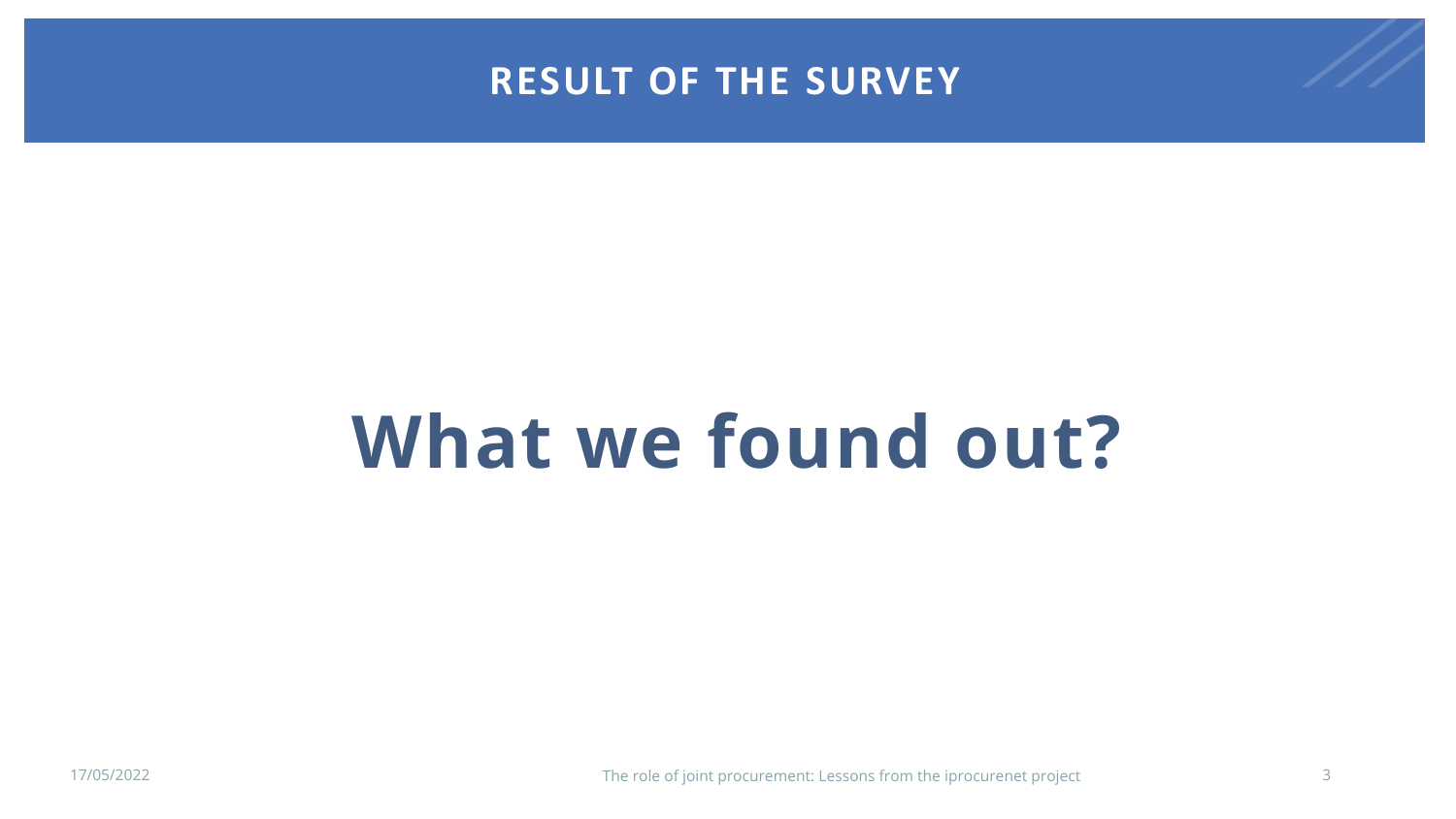#### **LACK OF EXPERIENCE BUT POSITIVE ATTITUDE**

### Around 75% of the respondents had a **positive attitude towards JCBPP** ■25% had experienced

■50% were interested or even planned to engage in JCBPP

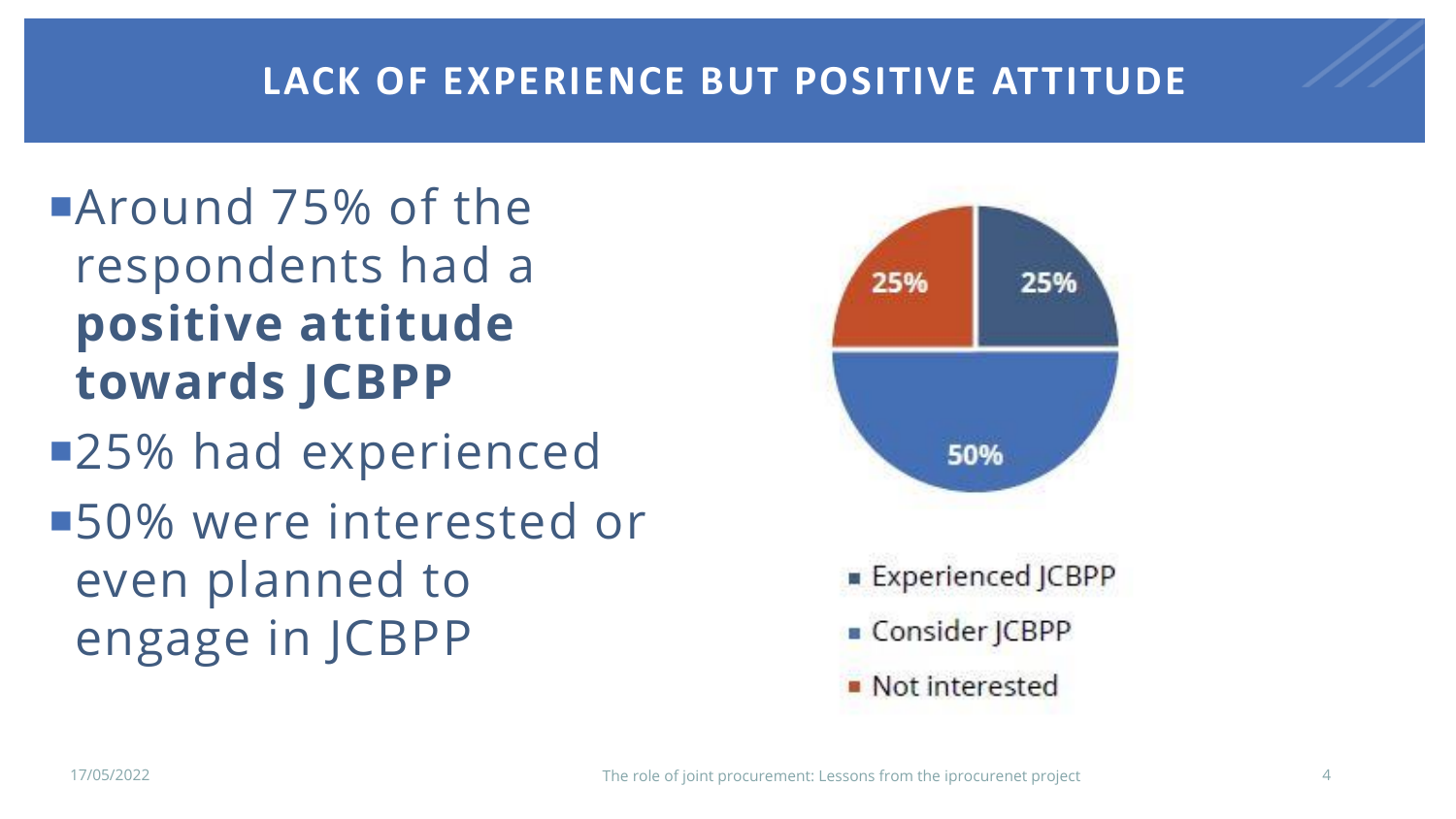

# **Difficulties that had to be overcome?**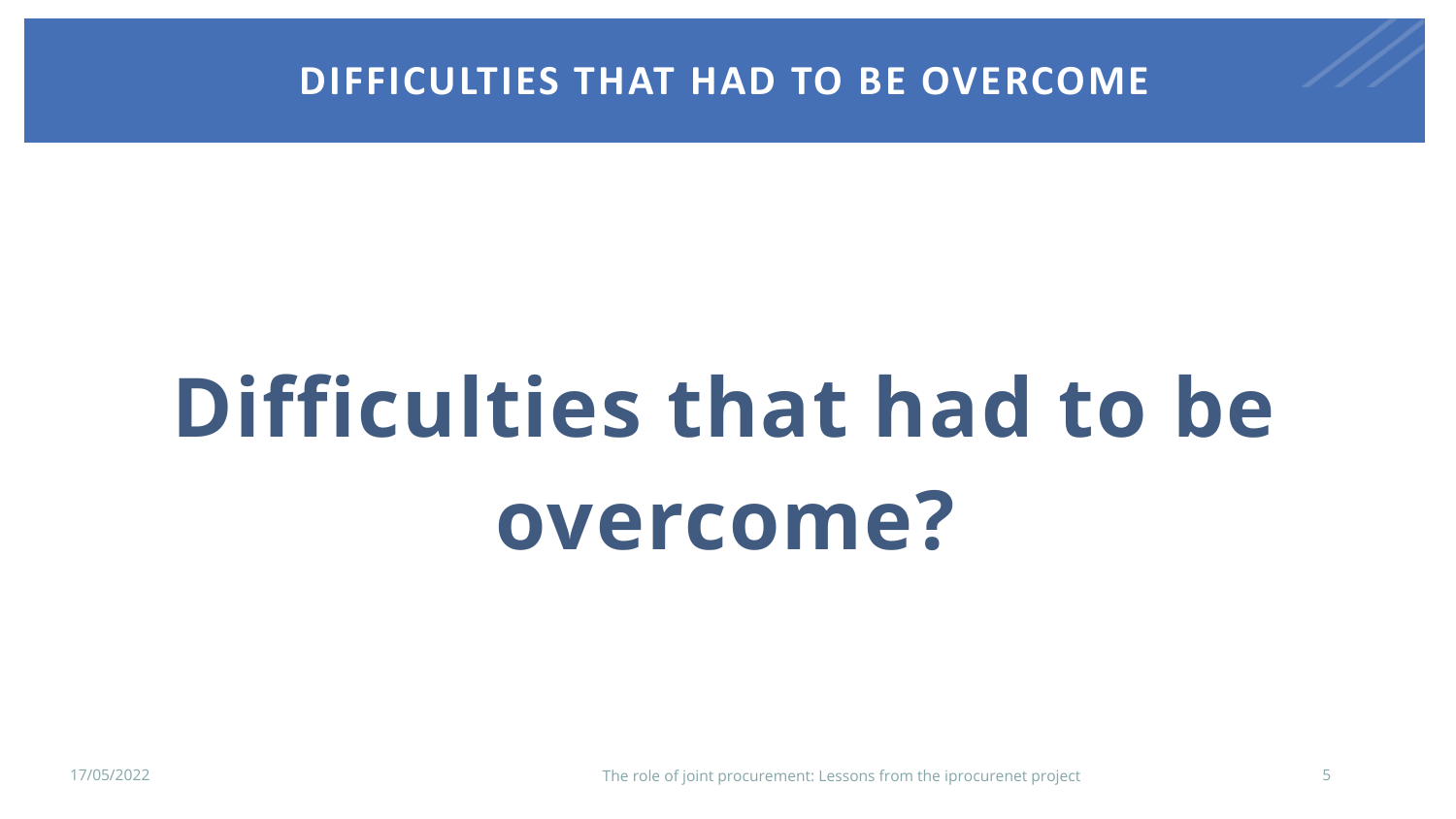#### **DIFFICULTIES THAT HAD TO BE OVERCOME**

#### Different **language and culture.**

- **A common language should be agreed upon in the beginning of the** cooperation.
- In most cases, English is the first language (procurement of vaccines in Estonia)

#### Different **processes.**

- **. There can be differences in procurement practices in the beginning of** the cooperation.
- **Therefore, it is good idea to start by identifying different practices and** harmonizing them.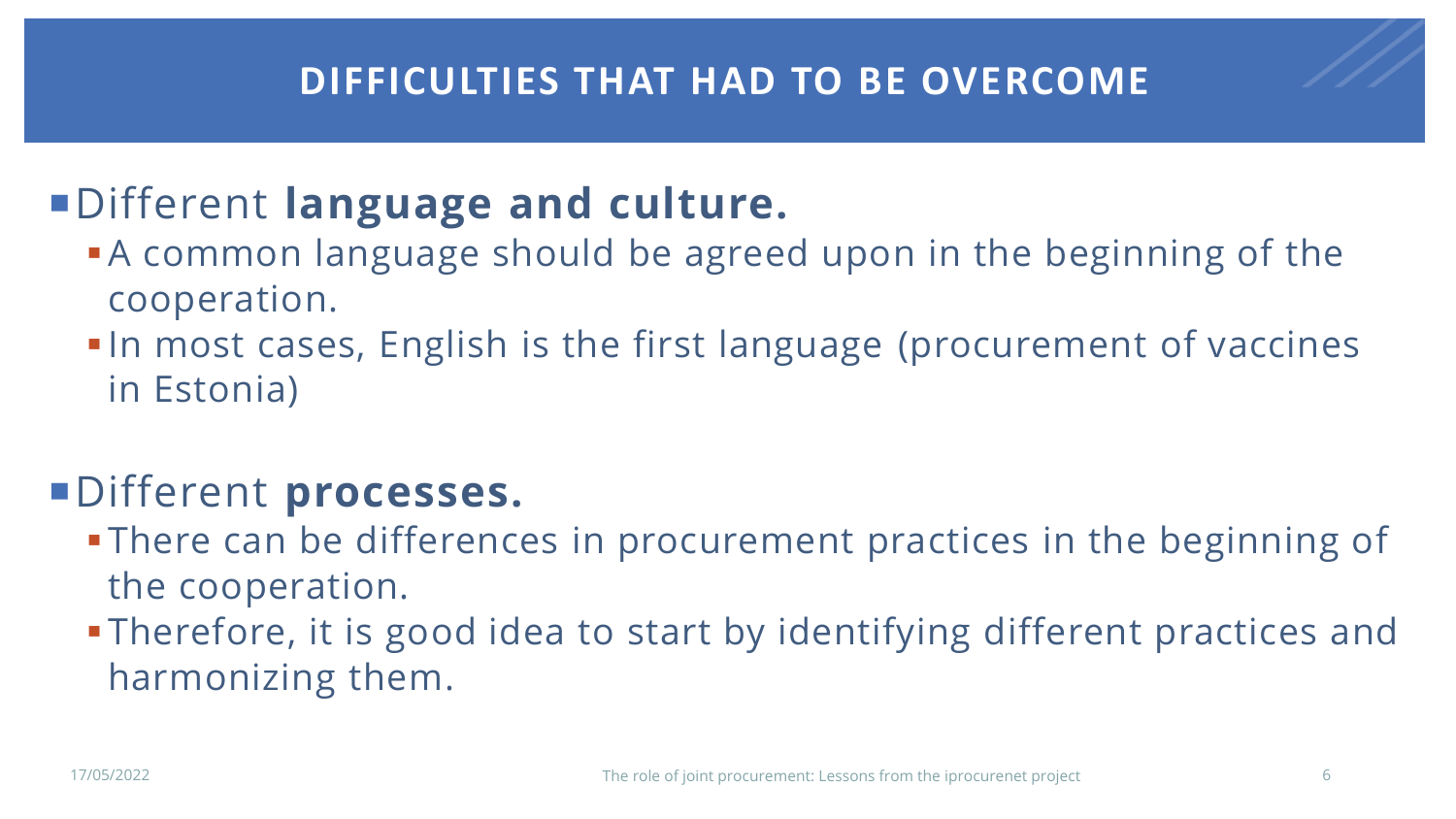#### **DIFFICULTIES THAT HAD TO BE OVERCOME**

**The coordination** among public procurers from different countries can prove to be difficult.

**• Organize frequent (weekly) telco** 

Agreeing on the **assessment process** and decision.

- . the evaluation part of the tender can present difficulties,
- **Example 2** especially in the case of prescribing the subject of the tender using functional specifications,
- **. In the case of the FABULOS** project, this issue was approached by setting up an **External Evaluation Panel** in addition to the Technical Evaluation Committee.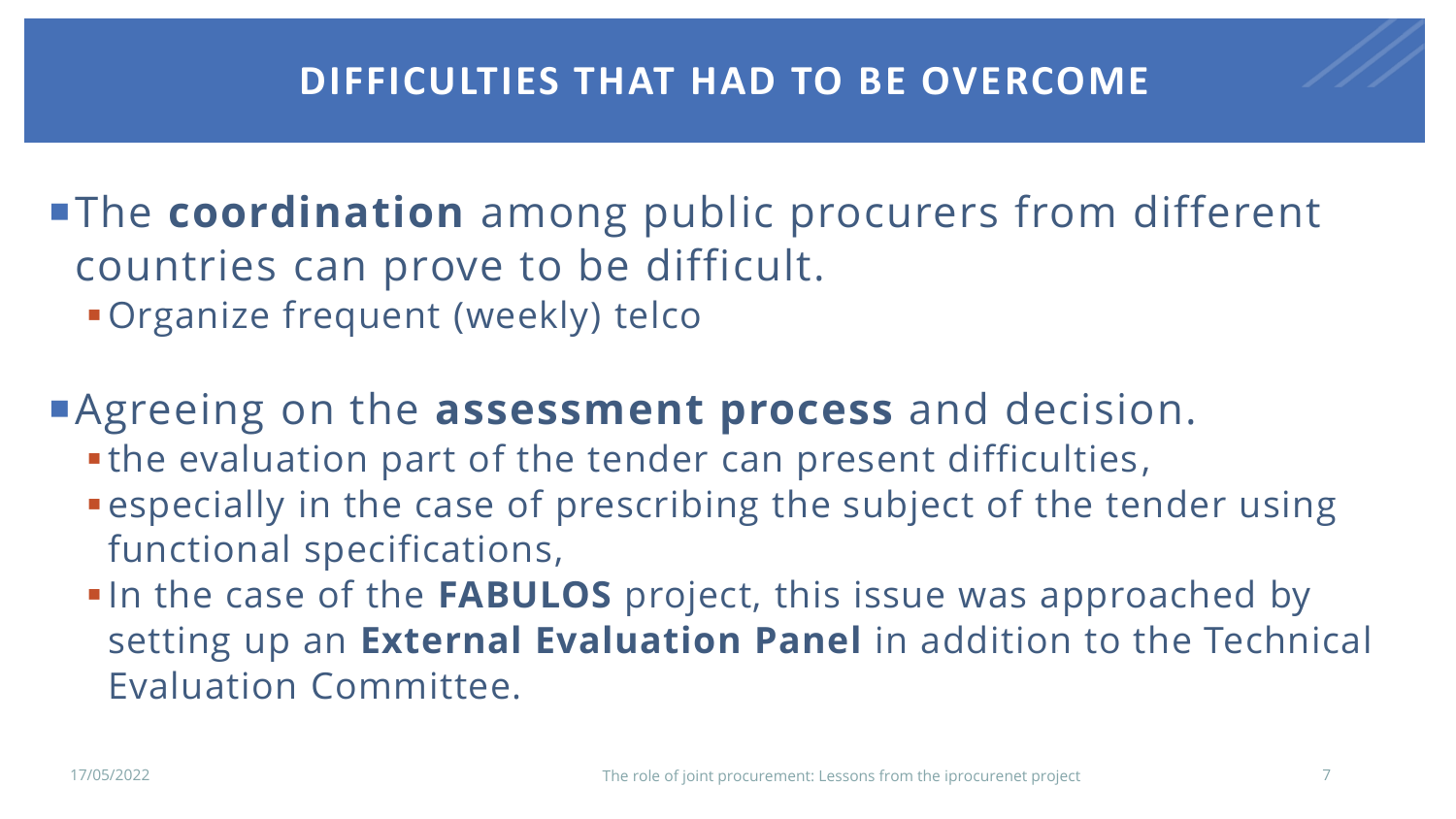

## **Is it even worth it?**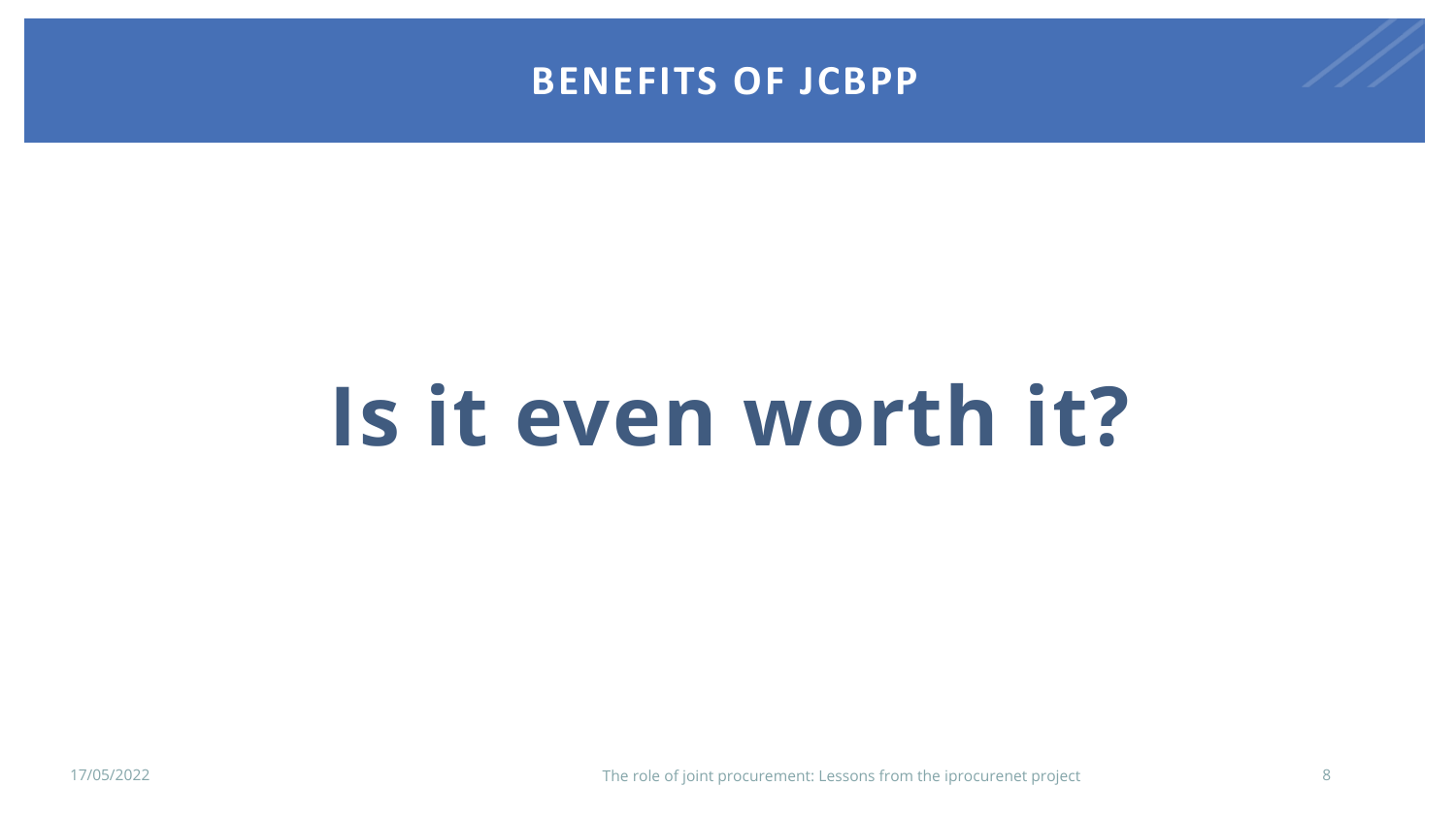#### **BENEFITS OF JOINT CROSS-BORDER PUBLIC PROCUREMENT**

- **The following main benefits of JCBPP** have been chosen by the respondents from multiple-choice questions:
	- **PECONOMIES of scale;**
	- ▪possibility to negotiate better contract conditions;
	- ▪promotion of innovation and R&D;
	- ▪collaboration, sharing knowledge and exchanging good practice - professionalization
	- **Example relation of technical specifications.**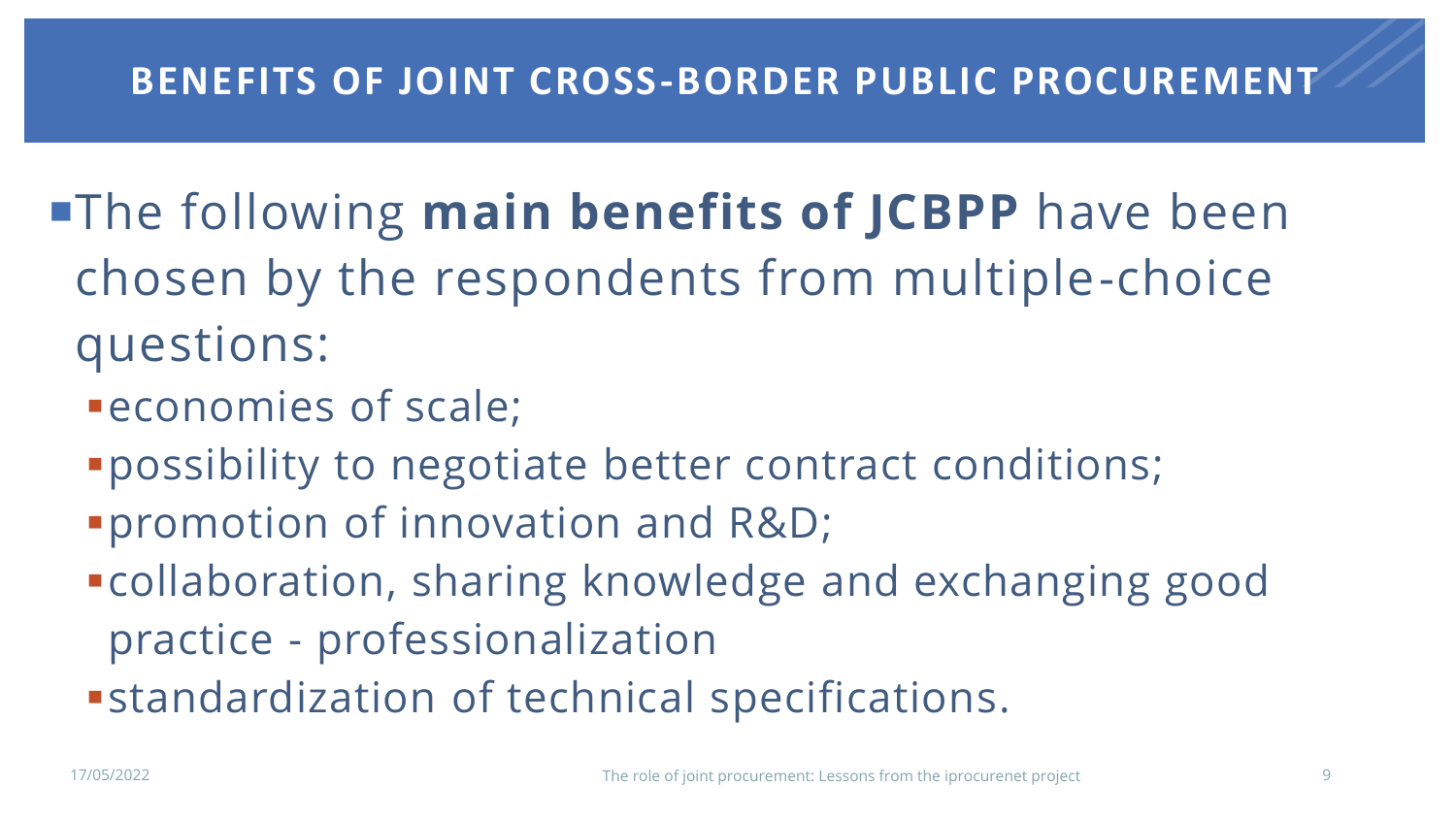#### **BENEFITS OF JOINT CROSS-BORDER PUBLIC PROCUREMENT**

- **JCBPP** can be the solution to some of the problems
	- specific to the health sector but also security
	- **.** high level of confidentiality in the health sector
	- **-different kinds of agreements for confidentiality are typical** here
	- **...** in the case of joint procurement for vaccines in Estonia, JCBPP had the effect of **revealing prices and opening up the market**.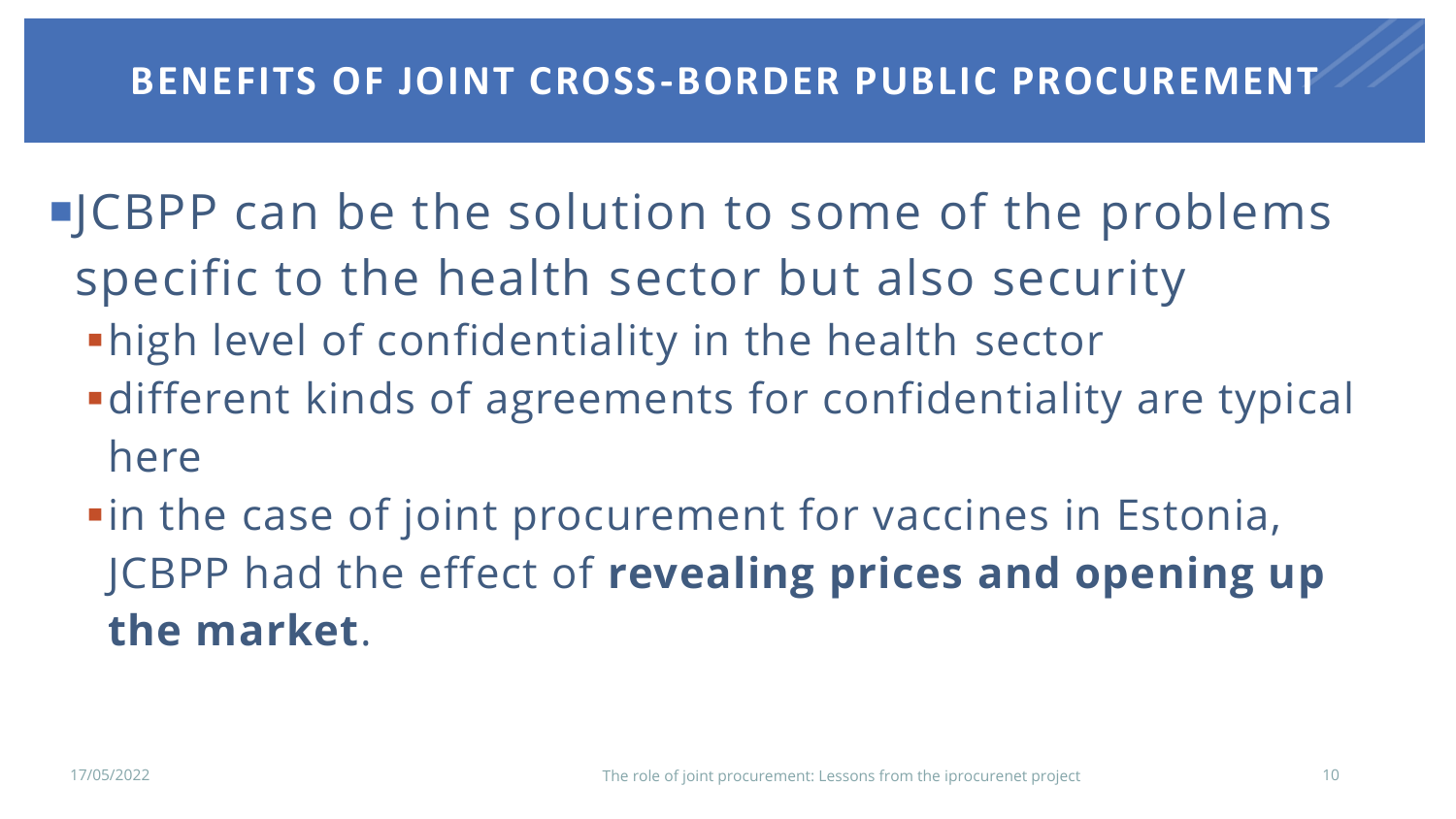

## **Needs & Opportunities for Joint Security Procurement?**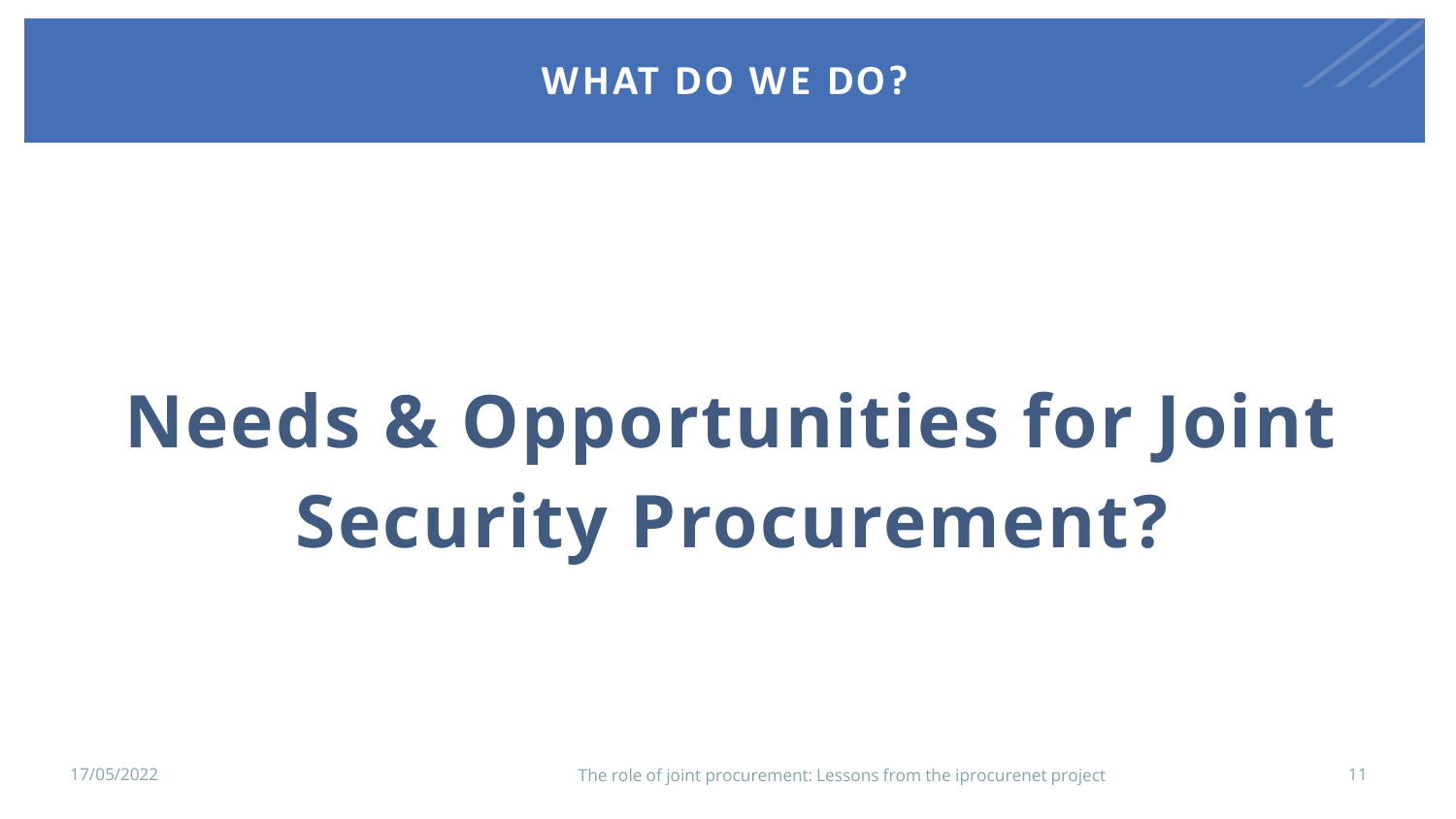#### **WHAT DO WE DO?**

The objectives set for WP2 of the iProcureNet project are to:

- Collect and analyse the investment trends included in in the investment plans from the procurers involved in the consortium and from the TGs;
- To process these data and produce the initial list of candidate segments for JP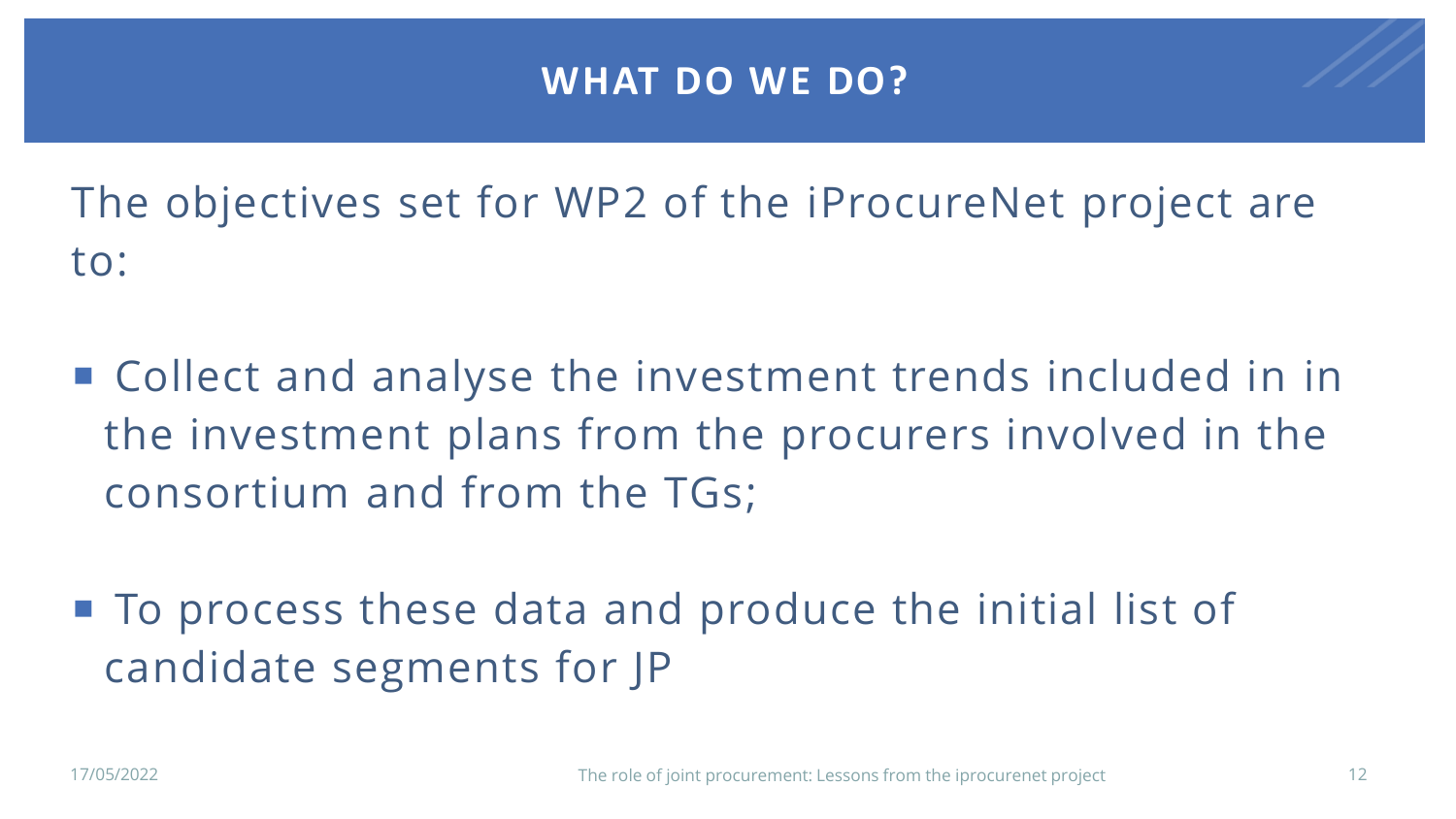#### **WHAT DO WE DO?**

**If input sources of information is also very important** element for the success of the iProcureNet project.

- Mainly used sources are:
	- **· Investment Plans;**
	- **.** Internal Security Fund Borders and Visa, and Police;
	- H2020 programme Network of Practitioners and H2020 programme R&D projects;
	- **International Trade Fairs/Exhibitions**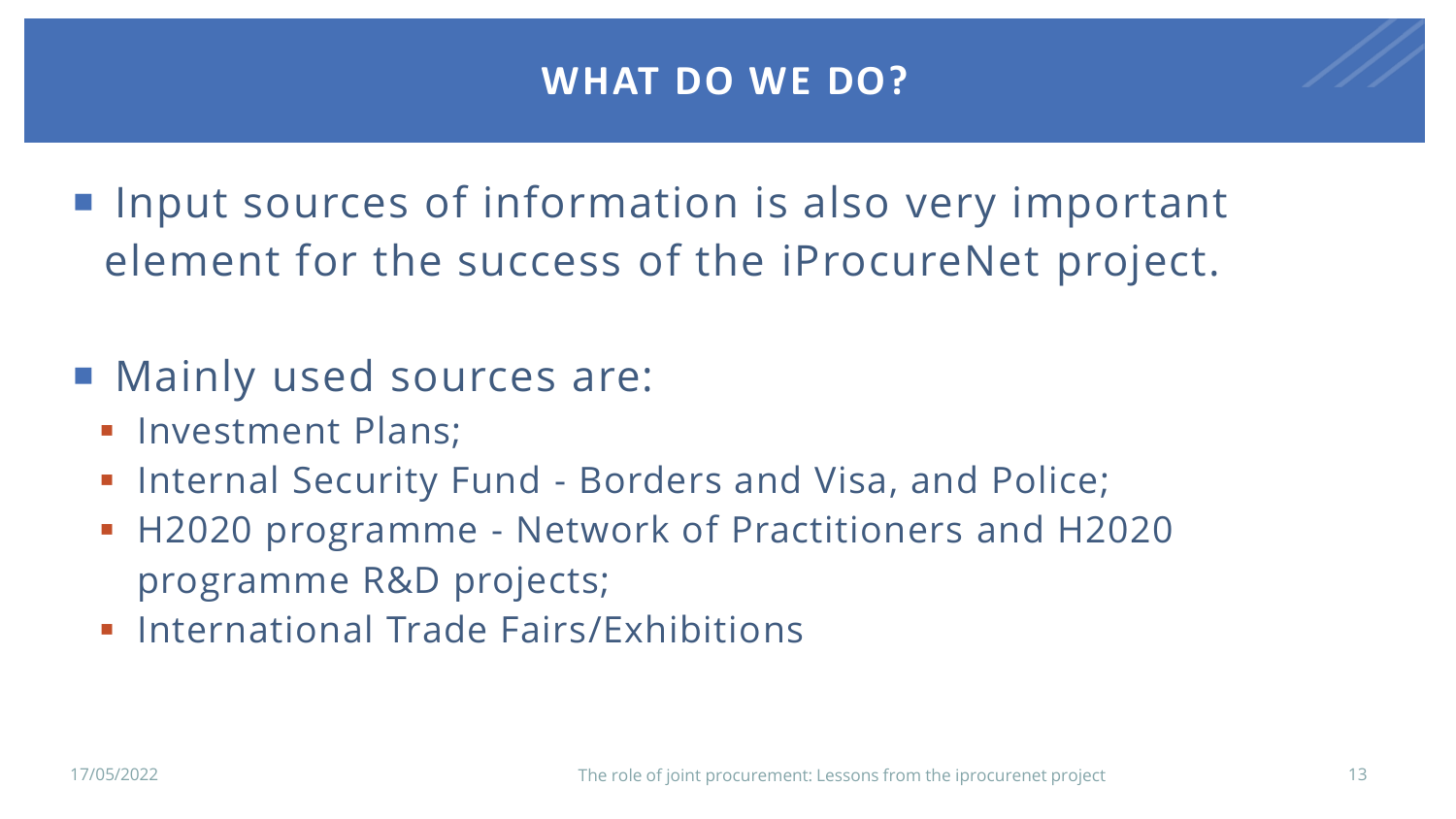#### **INVESTMENT PLANS**

■ Investment plans are a very good basis for the initial analysis and identification of potential candidates and segments for JCBPP

■ Our ambition is to go further and to collect more investment plans by attracting external partners

■ in some MS there is more than one organisation/agency with an investment plan - can be shared and analysed during next project cycles (as for example Romania).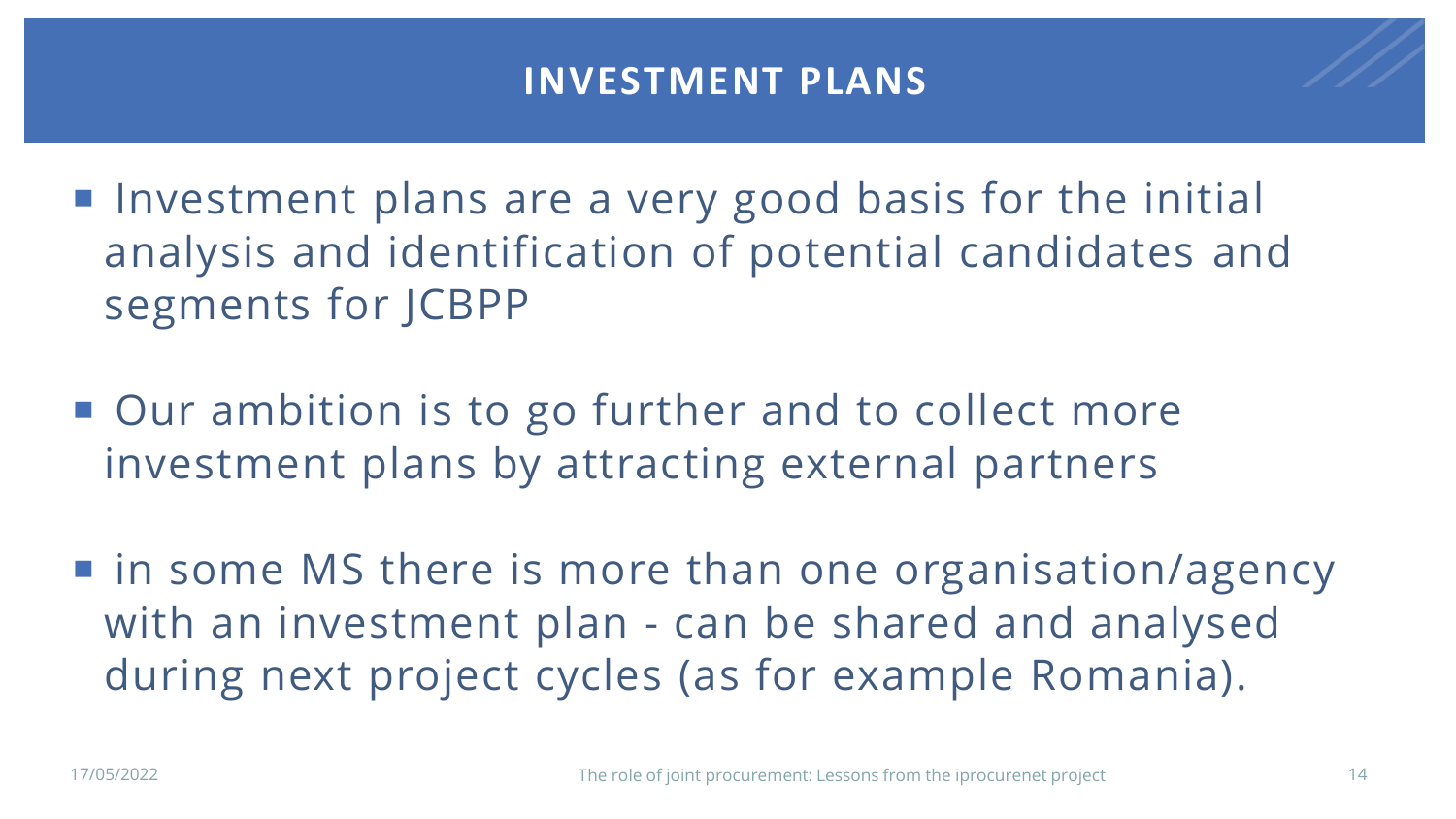#### **INVESTMENT PLANS**

■ To do further analysis and identify potential and support for JP from participants dedicated questionnaire was developed and sent to all identified partners.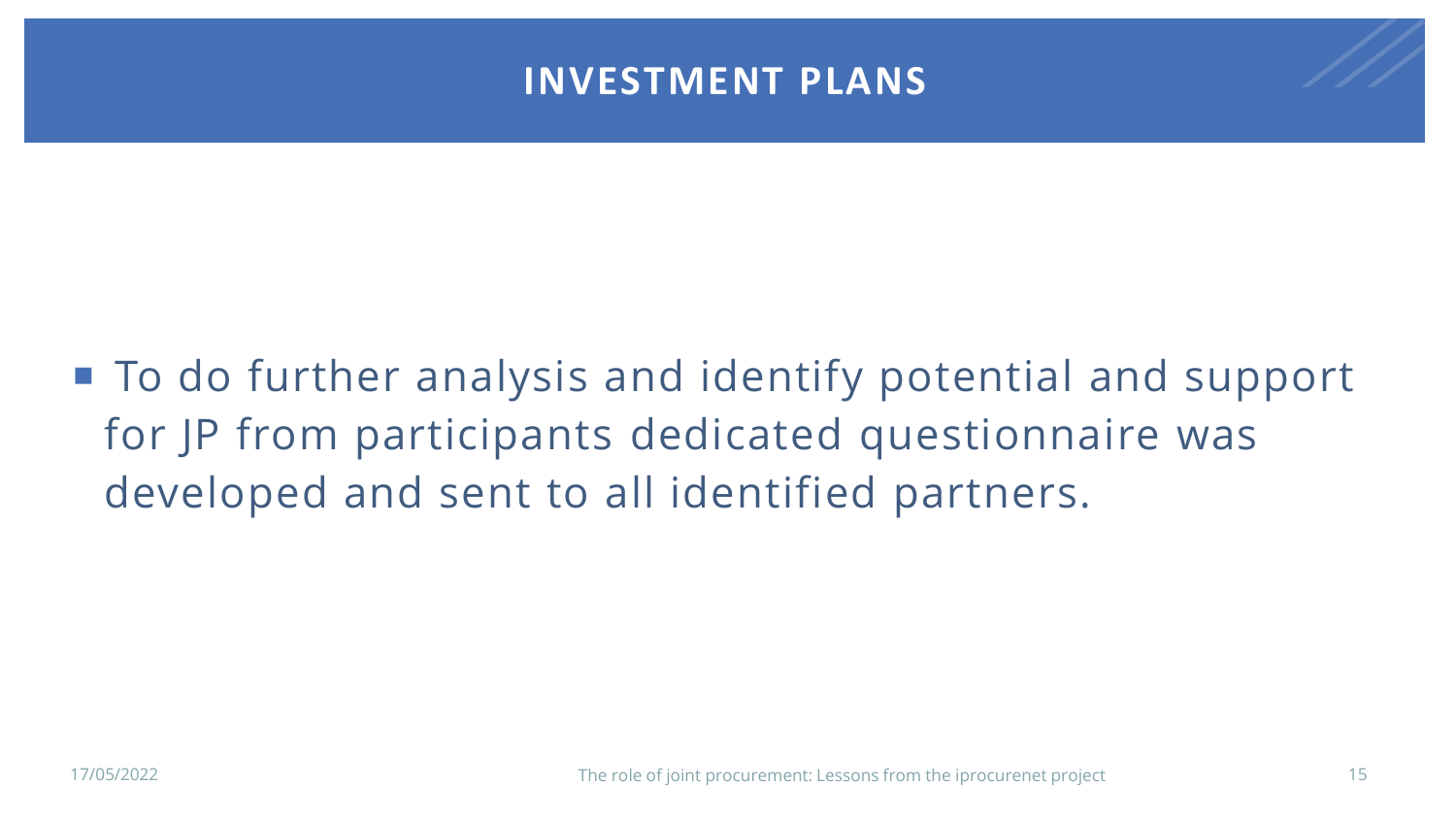|                    | Common requirements and interest for JP (product sub-category) |                                       |                                          |                               |                                                                                 |
|--------------------|----------------------------------------------------------------|---------------------------------------|------------------------------------------|-------------------------------|---------------------------------------------------------------------------------|
|                    | <b>Drones</b><br>(UAV)                                         | <b>Document</b><br>scanners/detectors | 3D<br><b>Modelling</b><br><b>Scanner</b> | <b>Cameras/Photo</b><br>traps | <b>AVT/SUV/Special</b><br>vehicles<br>(document<br>checking,<br>thermal vision) |
| <b>Country</b>     |                                                                |                                       |                                          |                               |                                                                                 |
|                    | Yes                                                            | No.                                   |                                          | No.                           |                                                                                 |
| 2                  |                                                                |                                       |                                          | N/A                           |                                                                                 |
| 3                  |                                                                |                                       |                                          | N/A                           |                                                                                 |
| 4                  | No.                                                            | <b>Yes</b>                            | N/A                                      |                               |                                                                                 |
| 5                  | N/A                                                            | No.                                   |                                          | No.                           | Yes                                                                             |
| 6                  | <b>Yes</b>                                                     |                                       | No.                                      | No.                           | No.                                                                             |
|                    |                                                                |                                       |                                          |                               |                                                                                 |
| <b>Result:</b>     |                                                                |                                       |                                          | Probably,<br>needs            |                                                                                 |
| <b>Possible JP</b> |                                                                |                                       |                                          | additional                    |                                                                                 |
| candidate          | Yes                                                            | No.                                   | No.                                      | <i>information</i>            | No.                                                                             |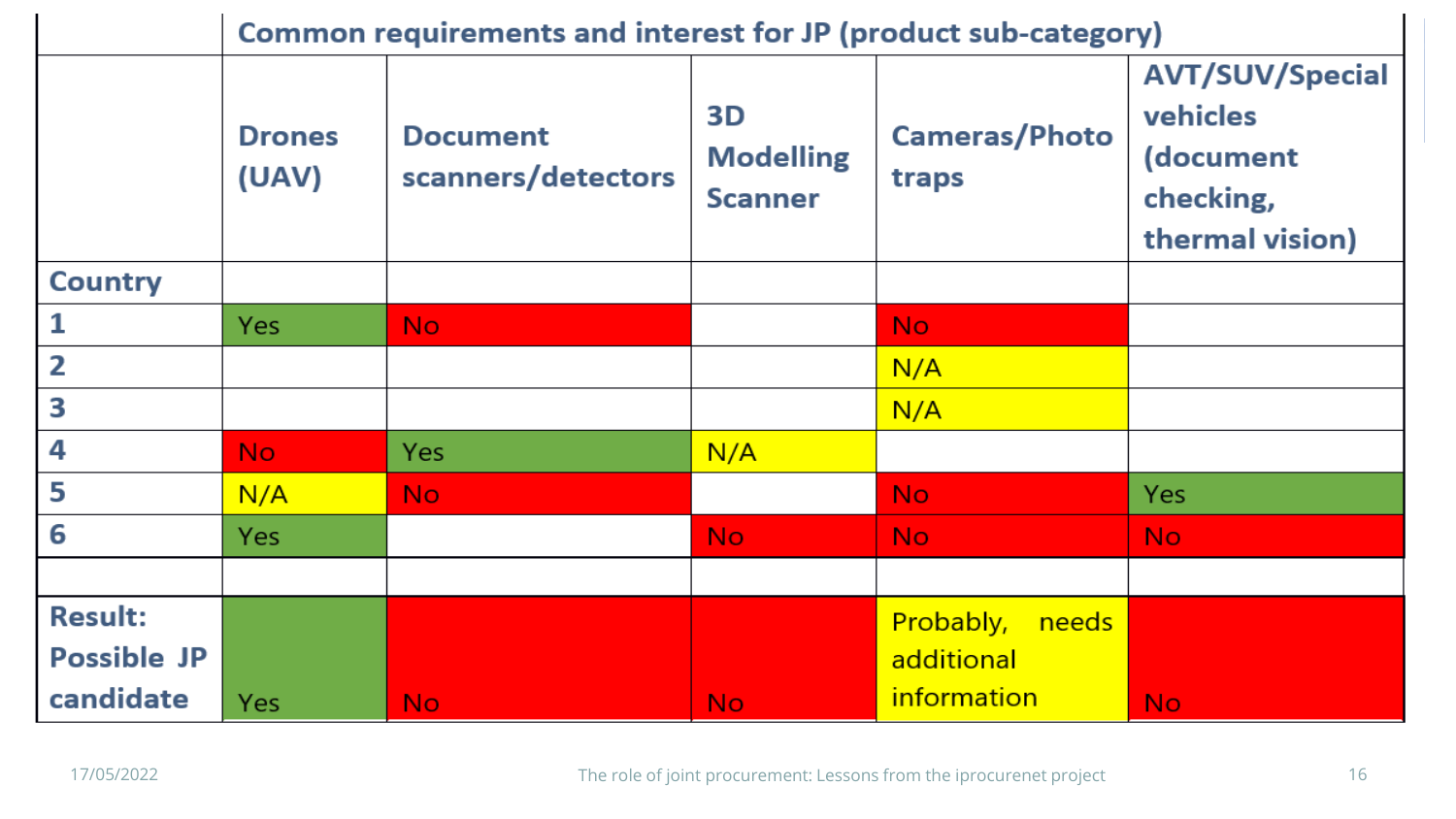#### **DEDICATED WORKSHOPS**

■ several workshops with network of practitioners and H2020 programme R&D projects

#### **ROBORDER, FOLDOUT project**

- The goal of the workshops was to present the ROBORDER system and FODOUT to iProcureNet Partners, National iPNCs and other invited iProcureNet partners.
- Based on the presentation iProcureNet will identifies potential interest for joint procurement of the presented systems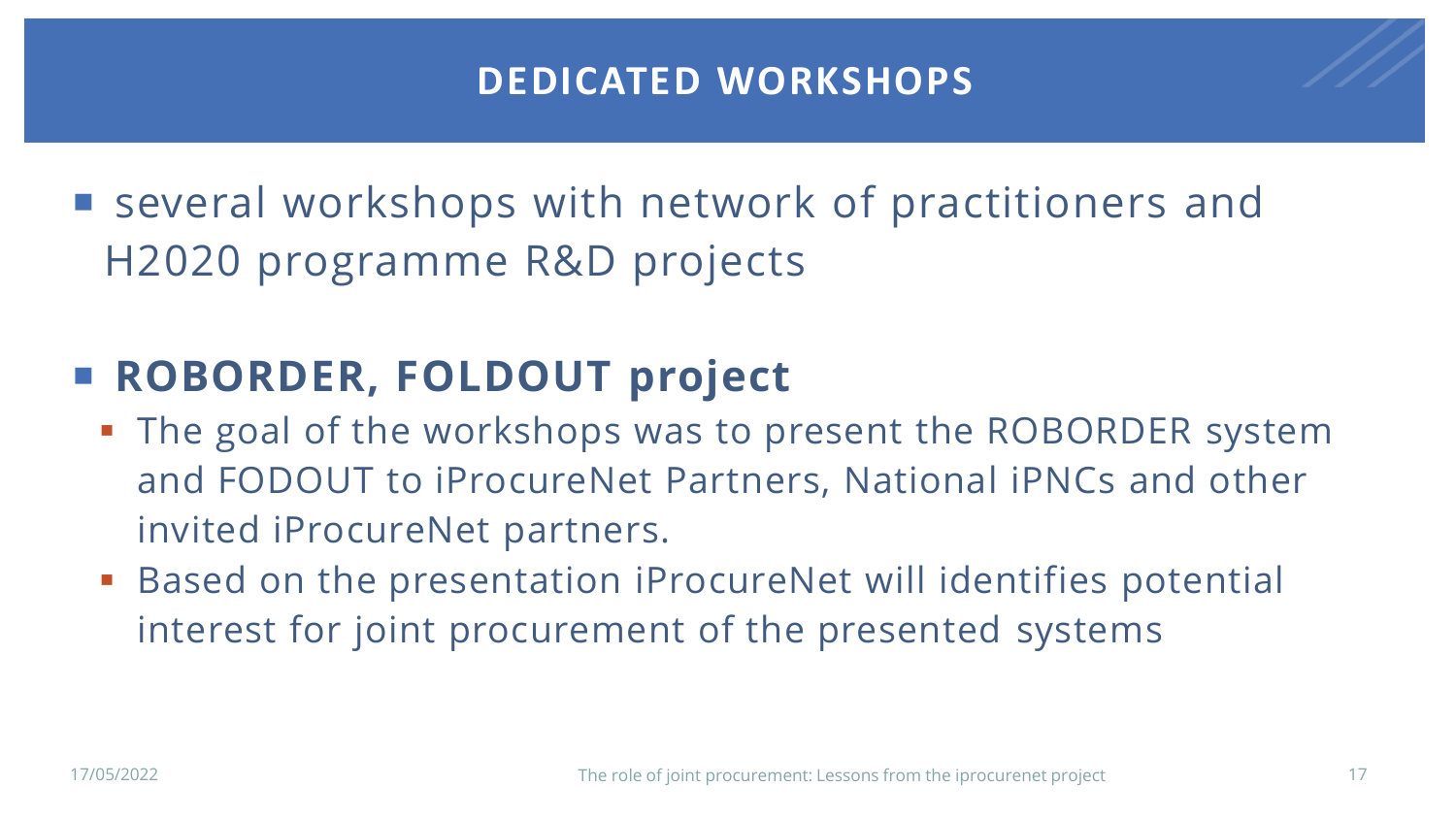#### **SECURITY FAIRS**

- Security fairs, trade shows and exhibitions as part of the prior market analysis
- To collect information and learn about innovation in segments from market players